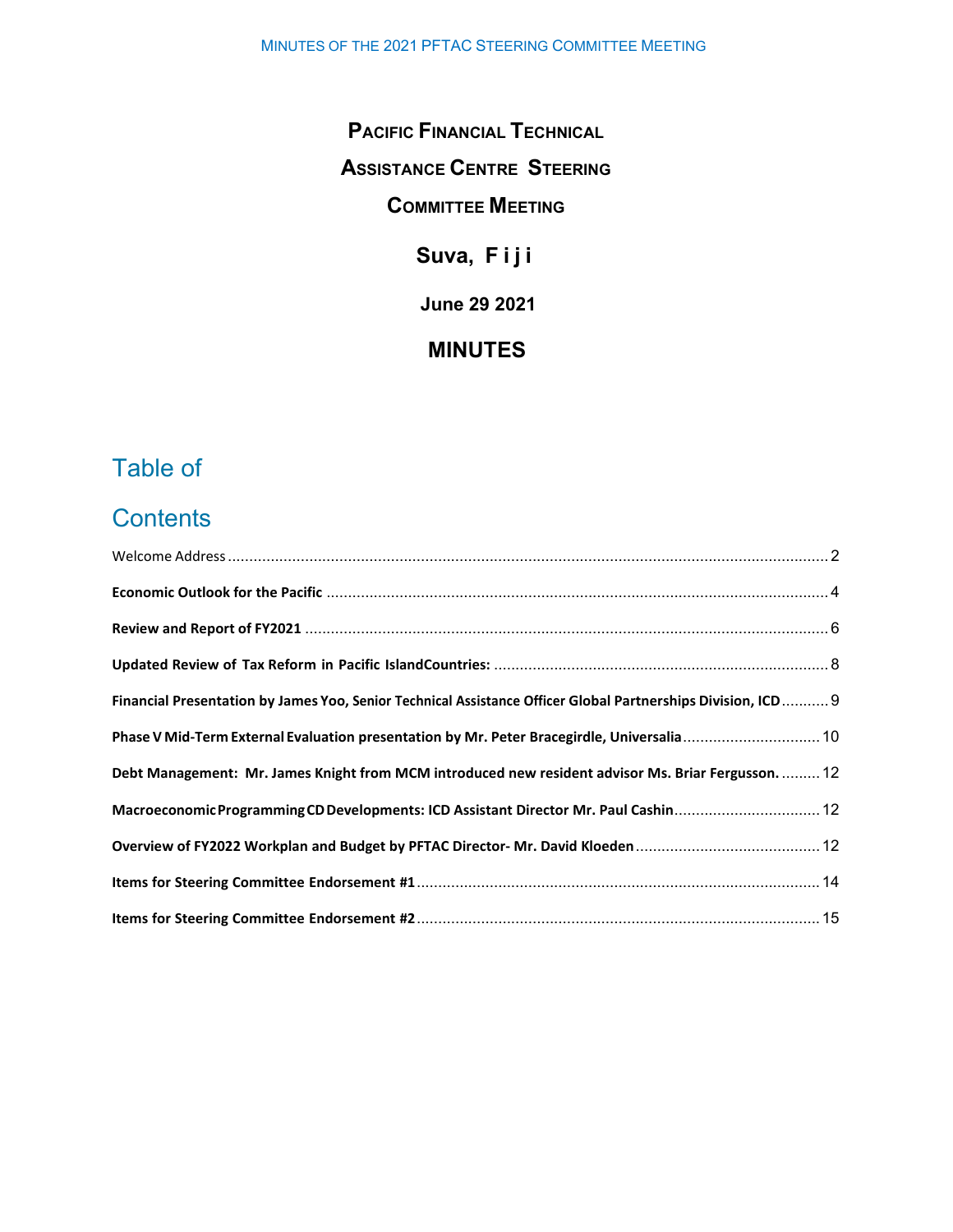# <span id="page-1-0"></span>Welcome Address

Presented by Mr. David Kloeden, PFTAC Director, Fiji.

1. **Mr. Kloeden** welcomed everyone to the two days of the 2021 PFTAC Annual Steering Committee meeting. He stated that we meet again remotely, the fourth time since the onset of the COVID crisis. He further added that we had hoped for a hybrid eventin Suva like our meeting in February, but unfortunately current circumstances did not permit that. Mr. Kloeden outlined the program for the next two hours but reminded that the second day of proceedings will be on Friday July 2 at the same time when the Steering Committee will focus on PFTAC's future, namely the sixth Phase of operations and financing. He acknowledged the hosts of PFTAC, the Government of Fiji and particularly the Reserve Bank of Fiji and welcomed the chairperson for the two days of meetings, Deputy Governor Esala Masitabua.

Mr. Kloeden mentioned that it is always important that we recognize and thank those who underwrite PFTAC operations. He stated that early this year with the addition of the US Government, we now thank seven donors whose flags are displayed, along with 14 of the 16 PFTAC member countries whohave voluntarily committed and made contributions so far. Lastly, he acknowledged that the IMF also contributes to PFTAC operations and finances.

#### **The introductory speakers were welcomed by the PFTAC Director as follows**:

First to speak will be Deputy Director Mr. Roger Nord from the IMF's Institute for Capacity Development in Washington. Mr. Nord has oversight of the IMF's CD function which constitutes a third of IMF resources and outputs, including coverage of 17 regional centers like PFTAC and a range of other vehicles for CD delivery which is one of three core mandates of the IMF.

Following Mr. Nord, the chairperson of the SC meetings, Deputy Governor Mr. Esala Masitabua from the Reserve Bank of Fiji will give some opening comments.

And then Ms. Leni Hunter, Resident Representative of the IMF in the Pacific will make a presentation on macroeconomic developments.

Mr. Kloeden thanked and welcomed everyone to the Steering Committee meeting.

#### **Introductory Speakers**

1. **Mr. Roger Nord** - Deputy Director of the IMF's Institute for Capacity Development (ICD) welcomed everyone and commended the US Government for being the new donor partner for PFTAC. He stated that for a little over a year these have been unprecedented times, however, it is getting back to normal slowly. We have seen an increase in active learners from 60,000 to over 100,000 and over 30,000 government officials have successfully completed an IMF online course since 2014. Given the current uncertainties, we expect the capacity development programs are likely to be delivered in the coming year through a hybrid model consisting of a combination of virtual online, in-person and in-country delivery, and regional modalities. The pandemic has underlined even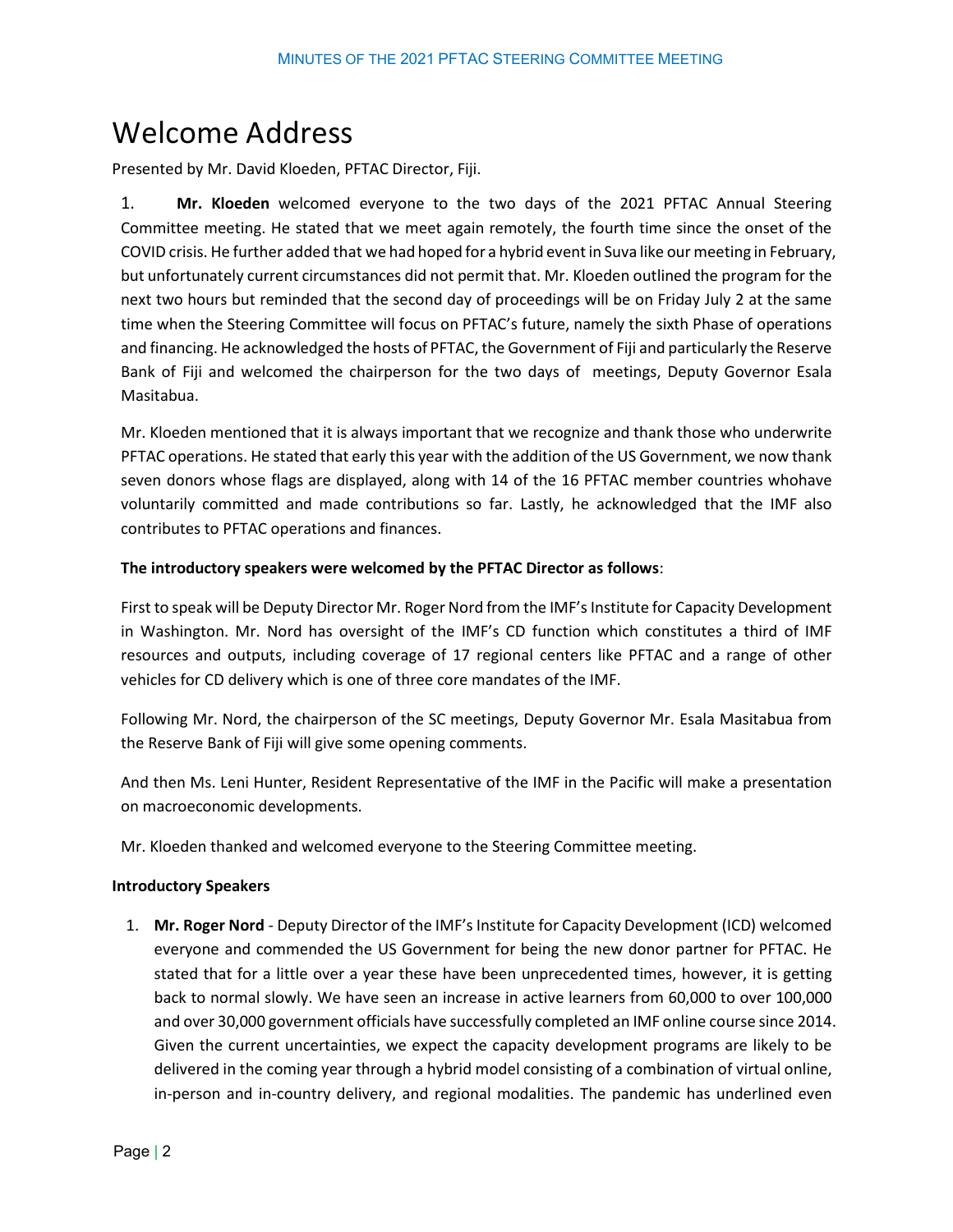more the critical role of the IMF regional capacity development centers. The demand for our services continue to rise from our members and indeed we just opened our 17<sup>th</sup> RTAC in Central Asia. These centers allowed us to work closely with member country authorities to deliver technical assistance and training on key economic issues to support the recovery. PFTAC has been one of our most longstanding centers and has continued to play an important role in coordinating with other development partners in the region. For example, its activities cover revenue mobilization, statistics, and cross cutting issues like climate change, equality, and gender. We have an important function to leverage our comparative advantage, to reduce duplication, and ensure support to member countries most effectively. As said at the outset, partnerships are critical to the success of our regional centers. We are operating in an environment where public resources are more constrained, while concurrently demand is increasing with members requesting urgent assistance to be provided as agilely as possible. He thanked everyone for the continued support to PFTAC including their valuable financial support and partnerships that have fostered key learnings and information exchange regarding activities and priorities, ultimately leading to better coordination for the good of all recipient countries.

We welcome your continued engagement and your feedback which helps us to improve our work even further. As PFTAC approaches the end of its current phase this provides an opportunity for the Steering Committee to review progress made and look ahead at the next phase.

Mr. Nord thanked all the Steering Committee members for the work carried out so far by the virtual working groups that has been established in preparation of the new phase which we will discuss later this week. He welcomed everyone's active participation to help define the medium-term priorities for the region. The mid-term evaluation has set out some proposals on how PFTAC can further strengthen its delivery including with respect to the governance of the center. We very much look forward to having an exchange with you on these proposals. To conclude Mr. Nord hoped that the meeting and sessions will be productive, informative, and he looked forward to hearing everyone's views and perspectives on all these issues, thank you.

**Mr. Esala Masitabua** - Deputy Governor of the Reserve Bank of Fiji (RBF) and Chairperson of the 2021 PFTAC Annual Steering Committee Meetings welcomed Steering Committee members, partners, and stakeholders, on behalf of the Fijian government and the institutions that are part of PFTAC in Fiji. In particular he extended a warm welcome to all the donor representatives especially the United States for joining us as a member for the first time. He echoed the sentiments of the Deputy Director that we meet to review activities of a reporting period that has been arguably the most disruptive and challenging on record.

We are in the midst of the greatest economic and social challenge ever faced as a region. Now all regions and people of the world have their story and their proud history. For us in the Pacific we pride ourselves on being extremely resilient, we have to be to inhabit some of the smallest and remotest places and arguably the most beautiful part of the world. Being small and remote we have a history of dealing with setbacks most notably natural disasters that appear with increasing frequency and ferocity given the impact of climate change. Because of our size and our way of living and our stage of development, the pandemic has hit us worse than other natural disasters.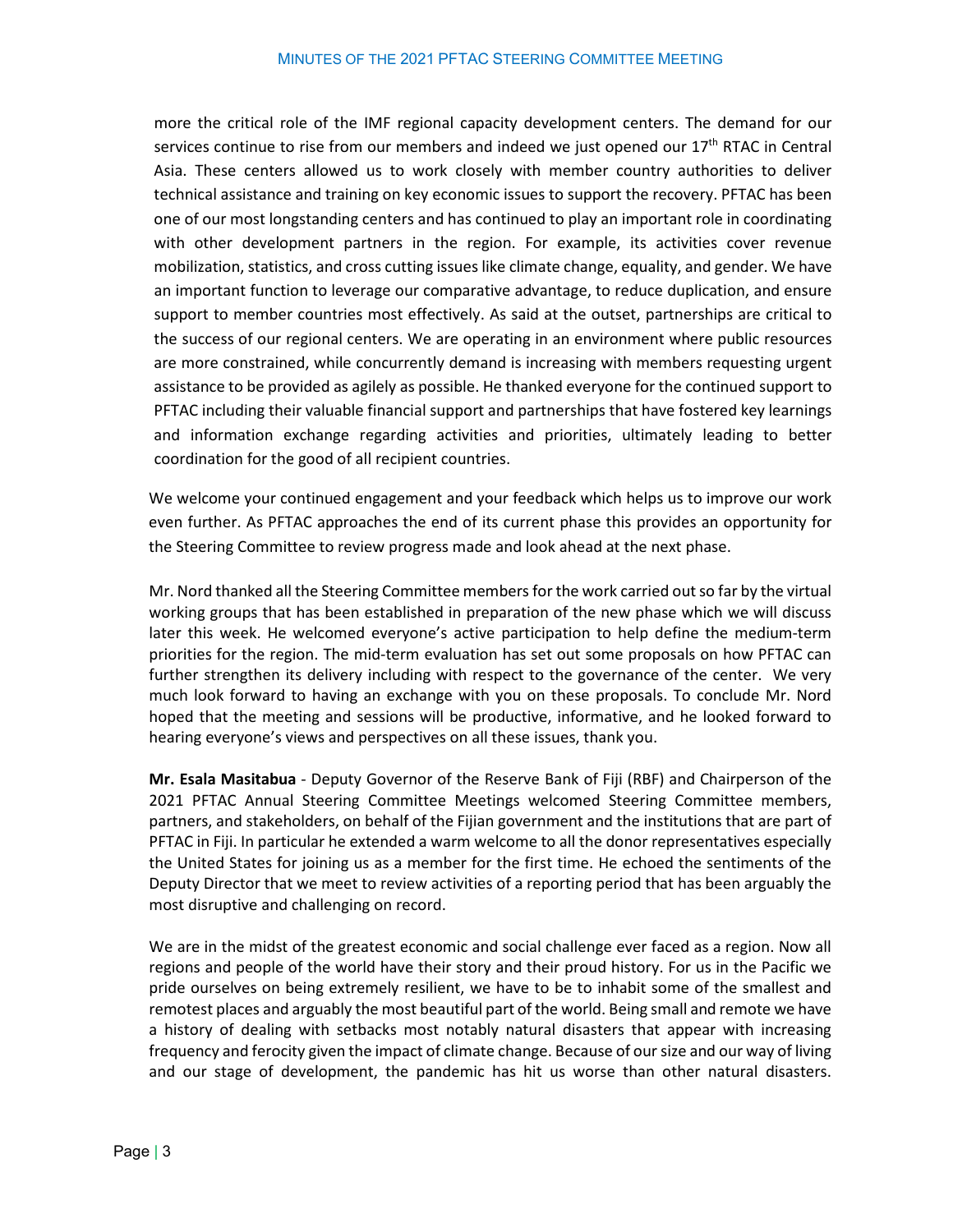Fortunately, pandemics are not as common as natural disasters and fortunately our remoteness helps, so some members have not been so hit badly by the direct health impact while others have.

However, as the Deputy Director mentioned, we have all been hit hard in an increasingly connected world by the economic impact. Economic stability and a return to inclusive growth depends on containment of the pandemic within our respective countries, the region, and globally. As the WHO has said, nowhere is safe until everyone is safe. Solutions and responses to the recovery largely lie in our own hands, but the support and contributions of others will be critical including PFTAC helping us to ensure our policy responses, our systems, and our administrative capacity are up to the task. As we review the activities of the current year, I am sure you will agree that we have all had to adapt. We acknowledge and commend the Fund's increasing responsiveness over the years but most evidently responding to member countries in the current crisis as we chart our way forward.

He acknowledged PFTAC's Director Mr. David Kloeden, PFTAC advisors, and the entire PFTAC team on successfully pivoting to respond to the changing needs and priorities of members and adjust to remote delivery modalities. We can all be proud of the program that has been delivered in trying circumstances and commended the members for adapting over the past years. It would be extremely remiss not to acknowledge the immense contribution that PFTAC has made to the region for almost three decades, as the host we are very proud of playing an important role in this. PFTAC has helped strengthen our institutions, our systems and our capacity, including numerous Statistics officials, Tax officials, and Financial Economic managers, and Central bank staff that have benefitted from PFTAC capacity development over the years, not only in Fiji but across the region including through regional groups like the Association of Financial Supervisors (AFSPC) and the Tax Association (PITAA). PFTAC has helped forge strong collaboration with regional bodies and is also leading the charge on some of the most topical issues like climate change and the threat to remittance flows.

The close integration of the capacity development role of PFTAC has dove tailed well with the IMF surveillance mandate to further enhance its effectiveness. We are now at a pivotal stage as the Deputy Director mentioned as we draw to the close of Phase V and look forward to our governance obligations through the Steering Committee that are vital and help ensure we continue to be relevant and focused. It is two years since we last met in person in Port Moresby, but Steering Committee engagement has increased as David has noted. We have met more frequently, and we certainly hope that this can continue even as travel resumes. In conclusion I wish us all well in our deliberations over the next few hours and vinaka vakalevu and thank you.

#### <span id="page-3-0"></span>**Economic Outlook for the Pacific**

**Ms. Leni Hunter** Regional IMF Resident Representative based in Fiji presented a brief summary of the economic outlook, commencing with the global, regional, and then Pacific contexts. Globally, economic recovery is underway. Most recent IMF projections were released in the April World Economic outlook. Global growth has progressed broadly in line with projections for growth of 6 percent in 2021 and 4.4 percent in 2022. For the Asia Pacific region, the Fund projected growth to rebound to 7.6 percent this year and 5.4 percent next year. At the country level, Australia, Korea, and New Zealand are benefitting from strong policy responses as well as the economic recovery in the US. China's growth has been driven by investment and exports. Some of the emerging markets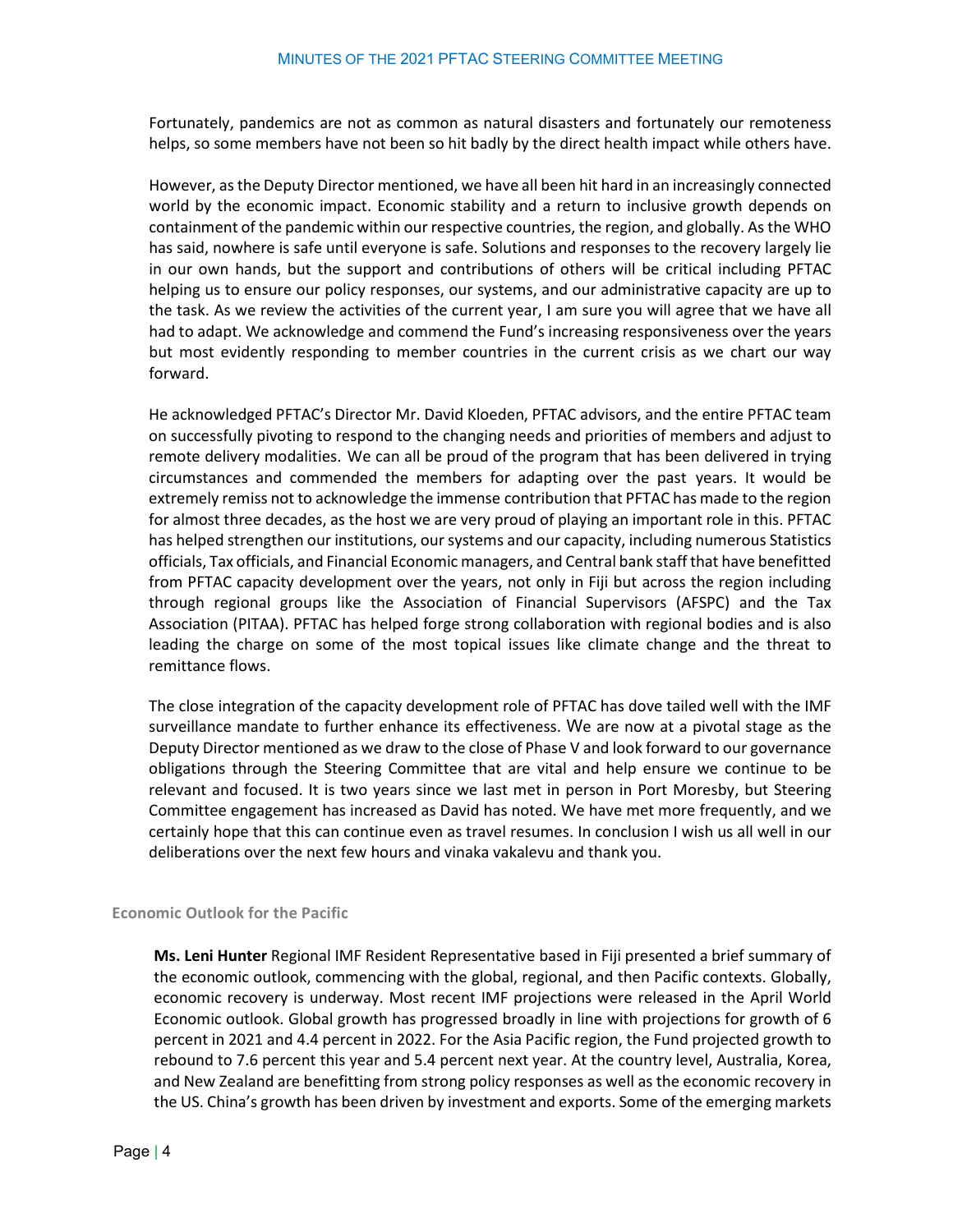including India, Indonesia, Malaysia, and the Philippines are facing increasing coronavirus cases and renewed lockdowns and therefore weaker recoveries. Exporting and manufacturing sectors have benefitted from global demand for pandemic related supplies, but recovery has been more difficult for economies dependent on services. In broad terms economic activities are picking up in advanced economies where vaccinations have progressed and policy support is in place, however, growth remain sluggish in developing economies where the COVID case numbers remain high and vaccinations are lagging. The wide diversions in growth seen across countries is a key feature of this recovery, moreover income and job losses inflicted by the pandemic are mostly being borne by less advantaged groups, particularly low wage and informal workers, youth and women, with these disparities exacerbating inequality.

Pacific Island economies and populations have been hit hard by the pandemic. COVID has exerted a severe social toll, with rising unemployment and poverty. How quickly economies can recover will depend on vaccinations, the external environment, and the effectiveness of policy support. For the commodity producers such as PNG and Solomon Islands, a return to positive growth is possible this year as the external environment improves. For tourism based economies like Fiji, Palau, Samoa, and Vanuatu, the recovery will take longer. For these countries the return to tourism levels seen in 2019 may be some several years away. The pandemic has led to higher debt ratios in several Pacific Island countries. These reflect larger budget deficits and lower GDP growth during the pandemic. Ms. Hunter than referenced charts to show the public debt to GDP ratios, debt to commodity exports, and the levels of debt distress for some countries. Even where debt ratios may not appear particularly high, low debt carrying capacity is a concern given growth prospects and the need for fiscal space to respond to natural disasters, climate change, and for development.

In addition, Government balance sheets are exposed to contingency liabilities from government guaranteed loans and state enterprises including national airlines. Two other critical challenges to note are derisking and climate change. The potential loss of correspondent bank relationships in some countries, remittance flows, and fiscal revenues reflect an assessment by commercial banks that revenue from this business does not pay for the cost of monitoring and complying with antimoney laundering and countering financing of terrorism regulations. Climate change risk remains a real threat for Pacific island countries. This is a macro critical risk and the IMF work on climate change has increased substantially including for example through climate change policies assessments that have been completed for the Federated State of Micronesia and Tonga.

With respect to the Fund's view on economic policy priorities, the priority now is to end the pandemic and the key to this is the roll out of vaccines. Targeted policy support to vunerable populations must continue, in addition external financial connections need to be maintained. And with regards to correspondent banking relationships, the IMF is helping to find solutions by providing AML-CFT training and faciliating dialogue between the stakeholders. To anchor fiscal sustainability through this period, creditable medium term frameworks are needed alongside efforts to bolster debt management capacity. Further down the road, tasks include continuing to ensure sustainable public finances, enhancing resilience to shocks, improving SOE performance, adapting to climate risk, and building up infrastructure and human capital to support growth.

For its part, the IMF has been urging global cooperation to help economic recovery in all countries. IMF staff have recently proposed a \$50 billion plan to end the pandemic by vaccinating at least 40 percent of people in every country by the end of this year and 60 precent of people in every country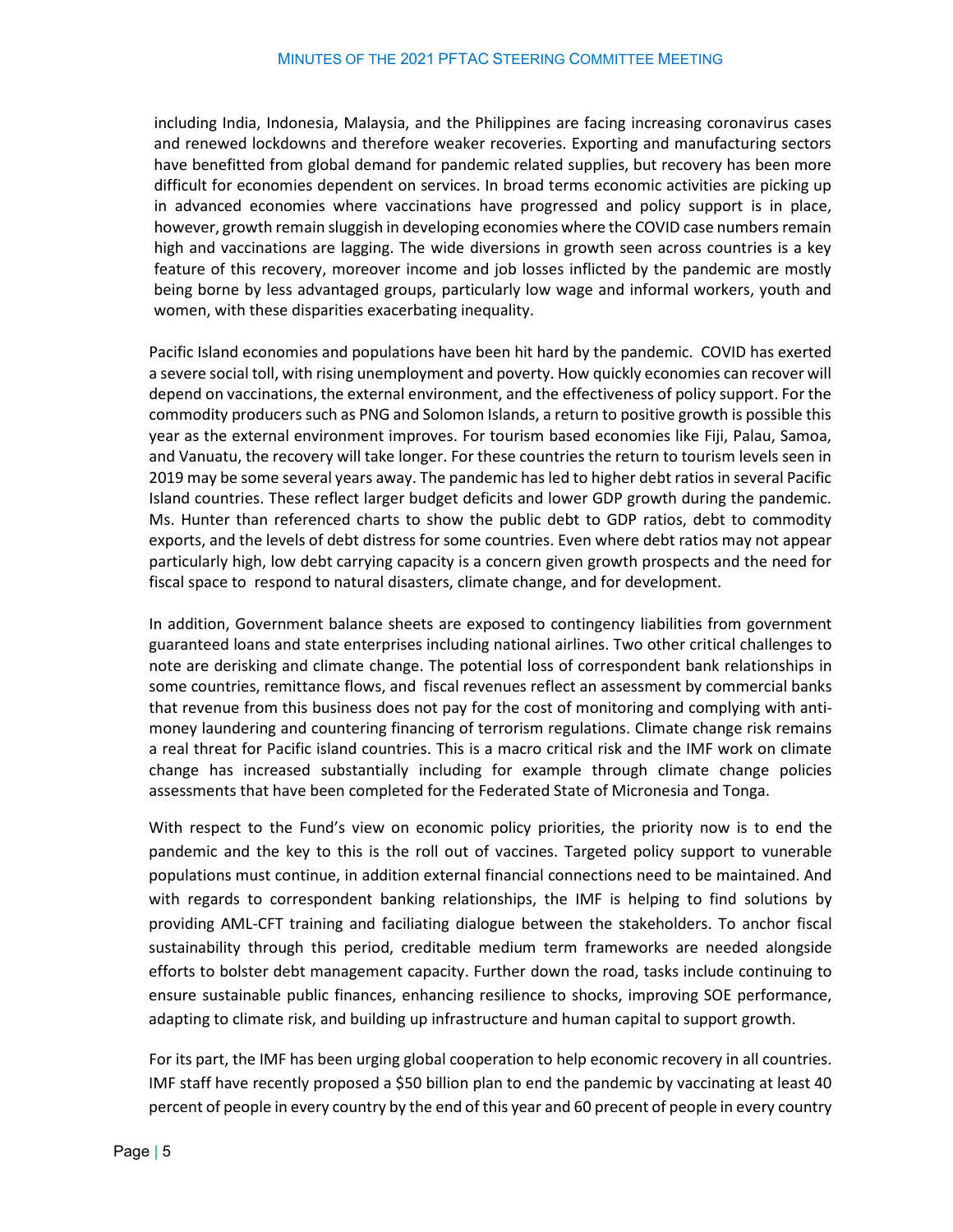by mid 2022. The most urgent part of the plan is to redirect excess vaccine from advanced economies to the developing world. About one third of the planned \$35 billion grant financing has been secured but work must continue to raise the balance. The second priority beyond vaccines is to ensure sufficient financial support for weaker economies, including grants from bilateral donors and internatonal financial institutions, and debt relief and rescheduling. The debt service suspension intiative and its extension provide relief to multiple countries and the common framework for debt treatment beyond the DSSI needs to be made fully operational. Third, the proposed general allocation of special drawing rights of US\$650 billion can help meet the needs to supplement reserves and support recovery of vunerable countries.

#### <span id="page-5-0"></span>**Review and Report of FY2021**

Mr. Kloeden stated that it had been an unprecedented period when looking back over FY2021 that began May 1, 2020 and ended April 30, 2021. As an institution, the IMF has pivoted rapidly. Many Pacific nations have benefited from a refocus of PFTAC assistance on a range of issues to respond to the COVID crisis, as well as to keep other important reforms on track. Under challenging COVID restrictions, we have learned how to work remotely from very different environments to our familiar offices and in some instances in distant time zones. The PFTAC office was fortunate to be one of just a few IMF offices that was able to return to near normal office operations for about six months until recently.

Mr. Kloeden mentioned that interestingly, remote work arrangements have helped break down barriers and silos with communications improving overall. An example of such is the Steering Committee whereby everyone has met every 4-5 months virtually and this practice is expected to continue. He added we heard in the previous meetings about various accomplishments, such as the groundbreaking PEFA Climate assessment in Samoa and the strong regional collaboration PFTAC has enjoyed with PIFS and other partners on PFM and Climate financing.

It was highlighted that training and workshop programs have continued through a range of modalities, including innovative hybrid arrangements, such as with the University of the South Pacific leveraging their extensive campus network across the Pacific. We had an in-person event in February 2021 to celebrate the US Government joining as the newest PFTAC donor. Furthermore, Mr. Kloeden stated that stakeholders were informed of the review and Working Paper on PFM reforms in the Pacific over the past decade and they will hear the outcome of the updated Revenue Review. Also, there will be a presentation of the mid-term external evaluation findings and recommendations followed by an introduction to the recently launched Debt Management program.

FY2021 began with uncertainty, however the actual outturn was remarkably robust. Against the FY2021 pre-COVID workplans, 71 percent of planned activities or missions were delivered (namely 130 of 183), utilizing 72 percent of planned TA days, a quite similar result as FY2020 but delivered entirely remotely over the full year versus remote delivery in just the final three months of the year before. The workplans were updated in August 2020 after extensive discussion with stakeholders, but the net change at that time was minimal given the optimism of an early suppression of COVID and the resumption of travel. As the end of 2020 approached with no likelihood of travel resuming, a more realistic and final update of the workplan was based on all CD being delivered remotely for the balance of the fiscal year that took a fuller account of the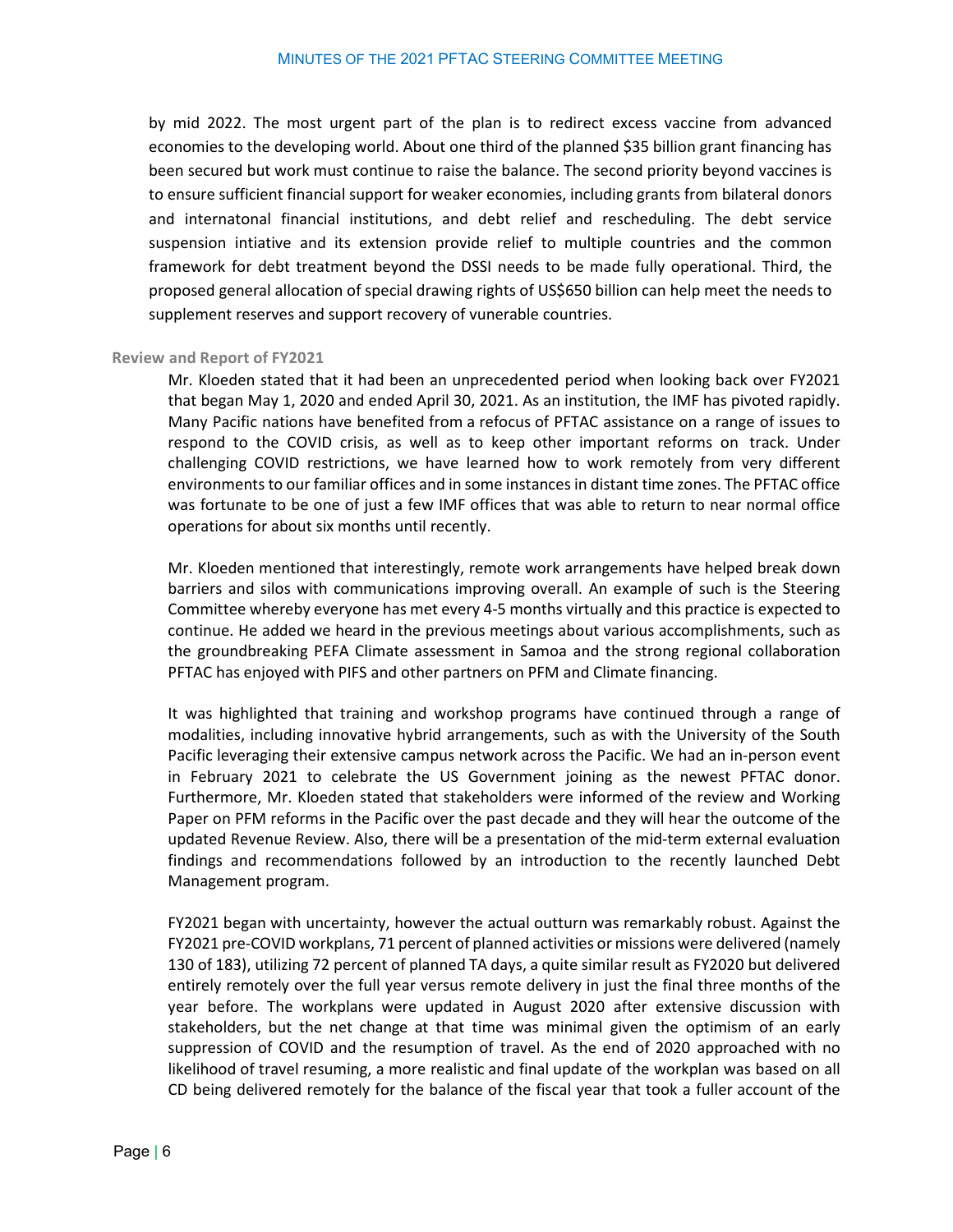remote delivery experience since March. About one third of the CD was delivered by the resident advisors, wherever they were located, and the balance by short-term experts. With no travel and no in-person training, very large but abnormal budget savings arose, meaning that 72 percent of expected pre-COVID activity was delivered using just 51 percent of the pre-COVID budget.

The fiscal programs grew to more than two thirds of total PFTAC delivery, primarily from the scaled-up Revenue program continuing to deliver strongly in response to demand. One metric that fell short of expectations unfortunately was the share of CD received by the seven PFTAC countries designated by the IMF as Fragile States. Their share fell from a usual level of around 35 percent to just 24 percent of overall delivery. Reasons for this included the additional challenges for some of these countriesto engage remotely, connectivity issues, as well as several countries had to deal with challenges in addition to COVID outbreaks such as natural disasters.

Mr. Kloeden explained the approach that PFTAC introduced to broadly classify the degree at which CD responded to COVID priorities during FY2021. The simple methodology classified the issues addressed by the 130 missions or training events with 43 percent falling into the top two categories of being predominantly related or moderately related to responding to COVID-19. A further 36 percent was classified as being indirectly related in terms of targeting other objectives that were nevertheless beneficial to address and respond to COVID issues.

The Annual Report elaborated on the types of topics that fell within these classifications.The two pie charts showed the number of days by country and program of direct TA delivery on missions and training events. In addition to these 1,677 TA days, the resident advisors accounted for another 1,125 days of TA work, a grand total of 2,802 TA days over the entire year, that have been appropriately apportioned by country. The percentages that Mr. Kloeden cited related to the higher total.

Regionally related efforts such as workshops and reviews that consumed 22 percent of total days (up from 18.6 percent in FY2020), the five countries of **Samoa**, **Tonga**, **Fiji**, **Cook Islands**, and **Solomon Islands** benefitted from 48 percent of total days in FY2021. Four of the top five beneficiaries in the previous year remained as such with some reordering, with Papua New Guinea falling from third to seventh place, and Samoa advancing from sixth place in FY2020 to first place in FY2021

A further five countries, namely **Marshall Islands**, **Papua New Guinea**, **Nauru**, **Tuvalu**, and **Palau** accounted for the next 21.6 percent of PFTAC resources. The balance of 8.5 percent of TA delivery is shared by the remaining six PFTAC membercountries, namely **Kiribati**, **Vanuatu**, **FSM**, **Niue**, **Timor Leste**, and **Tokelau**.

The emphasis on fiscal issues grew further in FY2021 given the importance in the region of ensuring sustainable public finances, particularly in the wake of COVID, with the two core PFM and Revenue programs accounting for two thirds of PFTAC field activity (with Revenue at 52 percent and PFM 16 percent), up from around half over earlier years.The growth is primarily from the scaling-up of the Revenue program through extra funding provided by Australia since FY2019, with delivery remaining elevated during FY2021, even though delivered remotely. Statistics programs accounted for 13 percent of resources in FY2021, closely followed by FSS at 12 percent and the Macro program at 7 percent.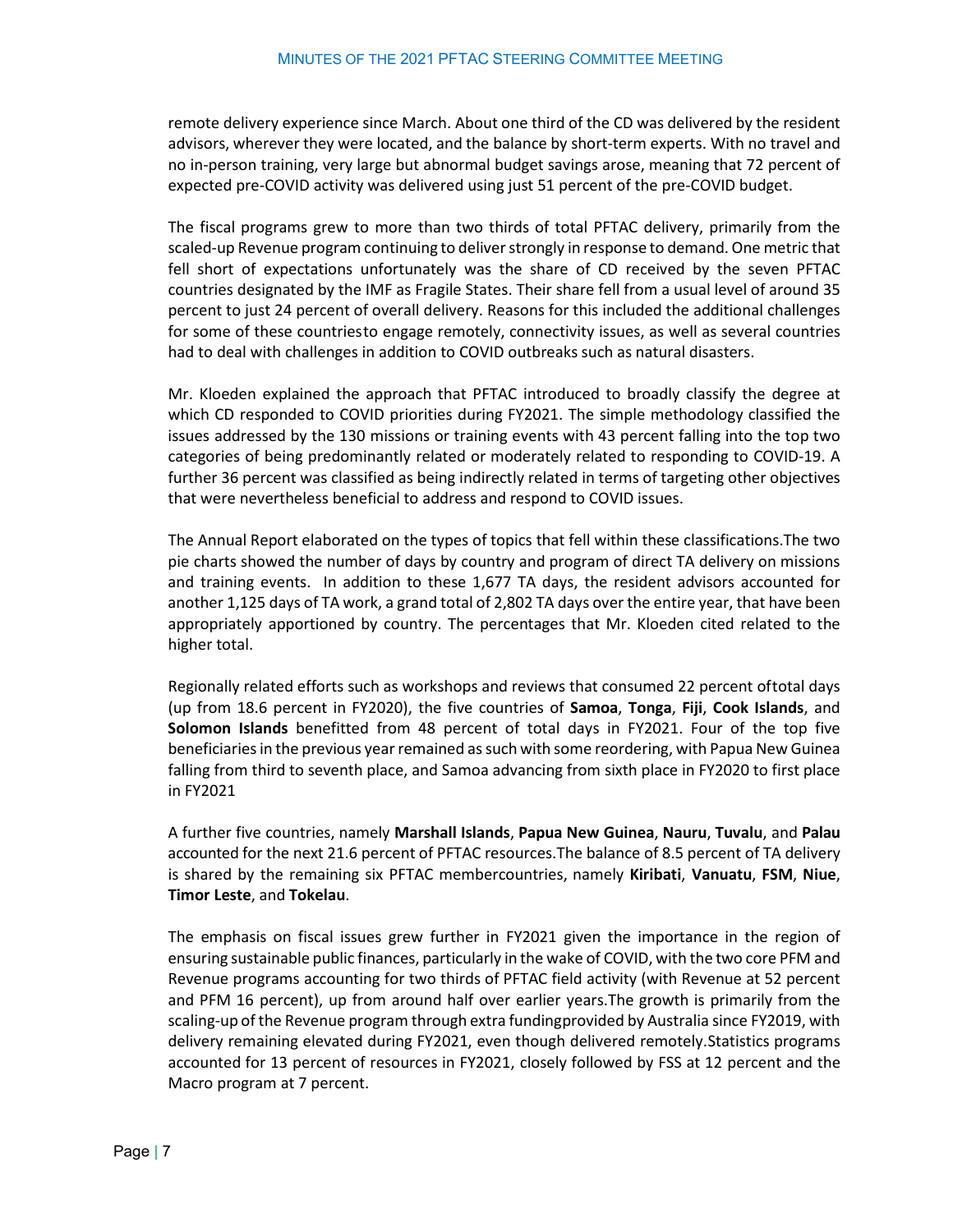Overall, 17 regional events were delivered, up from 16 in FY2020, with similar participation rates and course metrics, but delivered in shorter, more focused sessions,some in just one day, others longer, on average 4 days per event, slightly down from a 4.2-day average in FY2020.

A steady number of 493 government officials were trained, but with a reduction of about 8 percent to 1,850 total training days, mostly due to the slightly shorter average event duration. The proportion of female participants was marginally up from 44 to 45 percent.Most events were delivered collaboratively with various IMF departments or jointly with other IMF centers in India, Singapore and Thailand, or partners including PITTA, UNDP, and USP.The previous metricsrelated to input measureslike dollars or time, or output measures like missions, TA field days, workshops, and trainee numbers. However, what really mattered is the results that the inputs and outputs contributed to, that is ultimately the accomplishments of the country authorities themselves.

Throughout Phase V PFTAC has been managing and monitoring its efforts and the emerging outcomes and impacts through the IMF's Results Based Management or RBM system. At PFTAC, we work towards 15 High-Level Objectives: 6 for the PFM program; 2 under the Revenue program; 4 Financial Sector program; and 1 each for the GFS, Macro, and Real Sector Statistics programs.

The objectives then drill down to dozens of targeted outcomes across the 16 countries, each having at least one milestone defined each year towards the outcome accomplishment that typically takes several years to achieve Over Phase V PFTAC has identified 804 Milestones, of which 518 were expected to be achieved by the end of April 2021. Each milestone is scored on a simple 4-scale system between Not Achieved and Fully Achieved. The chart provides a snapshot of the programs that PFTAC has worked with member countries towards these 15 targeted objectives and 518 milestones due in the last year. It differs from the data provided previously as the dissemination rules mean that average milestone ratings cannot be published at the country level without the explicit approval of each country. However, the rules do allow for the publication of targeted country-level outcomes without prior consent provided ratings are not divulged. If the average milestone score for an outcome changed in the last year, it is shown with a green disk, and if fully completed in the year, with an additional check mark. Projects with milestones newly defined are designated by orange disks, and red disks indicate that no change in the average milestone score, or if the milestones achievement were postponed until FY2022 or later.

David thanked the contribution of staff who have left PFTAC and staff who joined during the year.

#### <span id="page-7-0"></span>**Updated Review of Tax Reform in Pacific IslandCountries:**

#### **Presented by Thomas Story – External Advisor - Fiscal Affairs Department**

The purpose of the review undertaken by the IMF's Fiscal Affairs Department was to track tax policy and tax administration reforms in Pacific Island countries over a long-term period. The review updated reviews completed in 2008 and 2017 and reflected changes from the COVID crisis and the scaling up of the PFTAC revenue program. It will also help inform the future priorities for Phase VI.

Mr. Story explained the approach used by the review was through a series of remote meetings with the five "case study countries" – Fiji, Kiribati, Samoa, Solomon Islands and Tonga in February and March 2021, together with consultations with support providers for regional tax reforms. From the data provided and good practice examples, lessons learned were identified, and the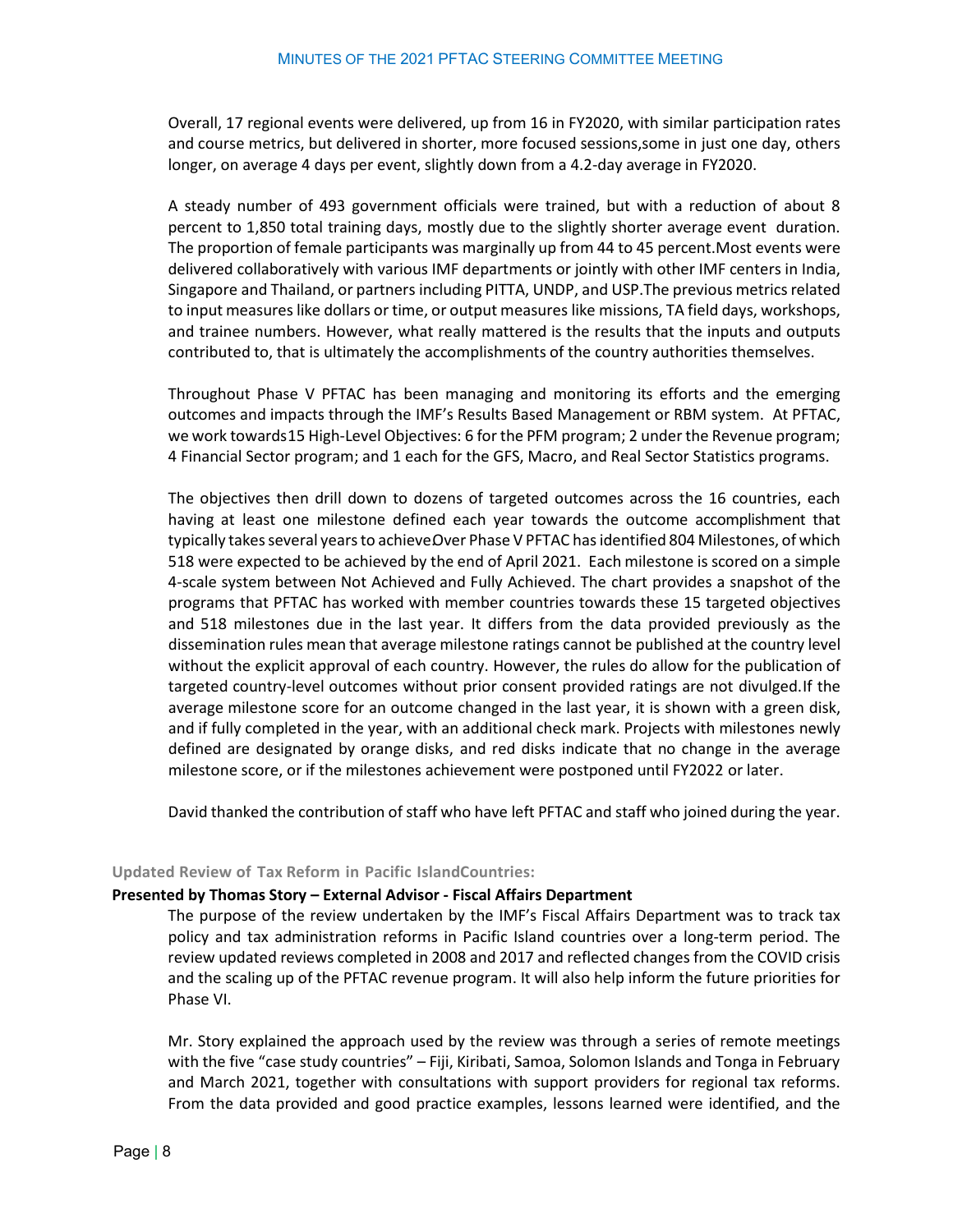impacts of reform were measured in terms of revenue mobilization, growth, and equity considerations (including gender equality).

The main Tax Policy findings noted by Mr. Story were:

- Other than responses to COVID-19, few tax policy reforms have occurred since 2017.
- Compared to global trends, revenues for many PICS were less impacted by COVID-19 as they may rely more on indirect taxes and imports.
- A key concern is the continued use of tax exemptions and incentives especially for VAT and corporate income tax (CIT).
- A common reform has been increases to the tax-free threshold for personal income tax (PIT) which has helped improve equity for individuals.
- Little progress has been made in simplifying tax systems.
- Tonga was a good example of revenue improvements.
- There is a need to recover lost revenues once COVID-19 passes and to address the impact of PACER Plus (over the medium to longer term).

The main Tax Administration findings were as follows:

- Administrative reforms since 2017 included advances in strategic planning, and organization and business strategies; however, progress has been uneven.
- Good progress was noted since 2017 with new Compliance Improvement Strategies for high-risk areas.
- Computer systems are often de-graded and business processes need updating.
- There is a need for accurate registers of the taxpayer population given rising tax arrears and lapses in filing and payment from business.

With post-COVID revenue pressures expected, more administrative reforms will help. To recover from revenue losses, key measures may include introducing small business tax, reassess CIT rates, and review the PIT tax free threshold and consider small increase in the top PIT rate. Mr. Story highlighted that it is important to maintain VAT rates, and rationalize exemptions and tax incentives especially for VAT and CIT. Furthermore, by preparing financing strategies for future reforms, the investment will lead to revenue benefits to government. Also needed is a focus on taxpayer registers for accurate electronic filing, and developing regional approaches to build capability in newly established largetaxpayer units. On-tap approaches should be considered perhaps through PITAA, to secure resources for more complex work (e.g., international taxation and transfer pricing issues). A regional view of information technology system upgrade plans could be developed including identifying time to secure funding and assistance.

<span id="page-8-0"></span>**Financial Presentation by James Yoo, Senior Technical Assistance Officer Global Partnerships Division, ICD** Mr. Yoo presented a brief overview of FY2021 financial report, expressing thanks to partners for their continued support to PFTAC during the current phase to enable PFTAC to implement much of the activities and he welcomed the United States as PFTAC's newest partner.

PFTAC's financial position has continued to improve over the last year further closing the funding gap in Phase V which now stands at under \$US1 million with the signing of new contribution from United States. As a result, the Phase is almost fully funded. Total commitment from PFTAC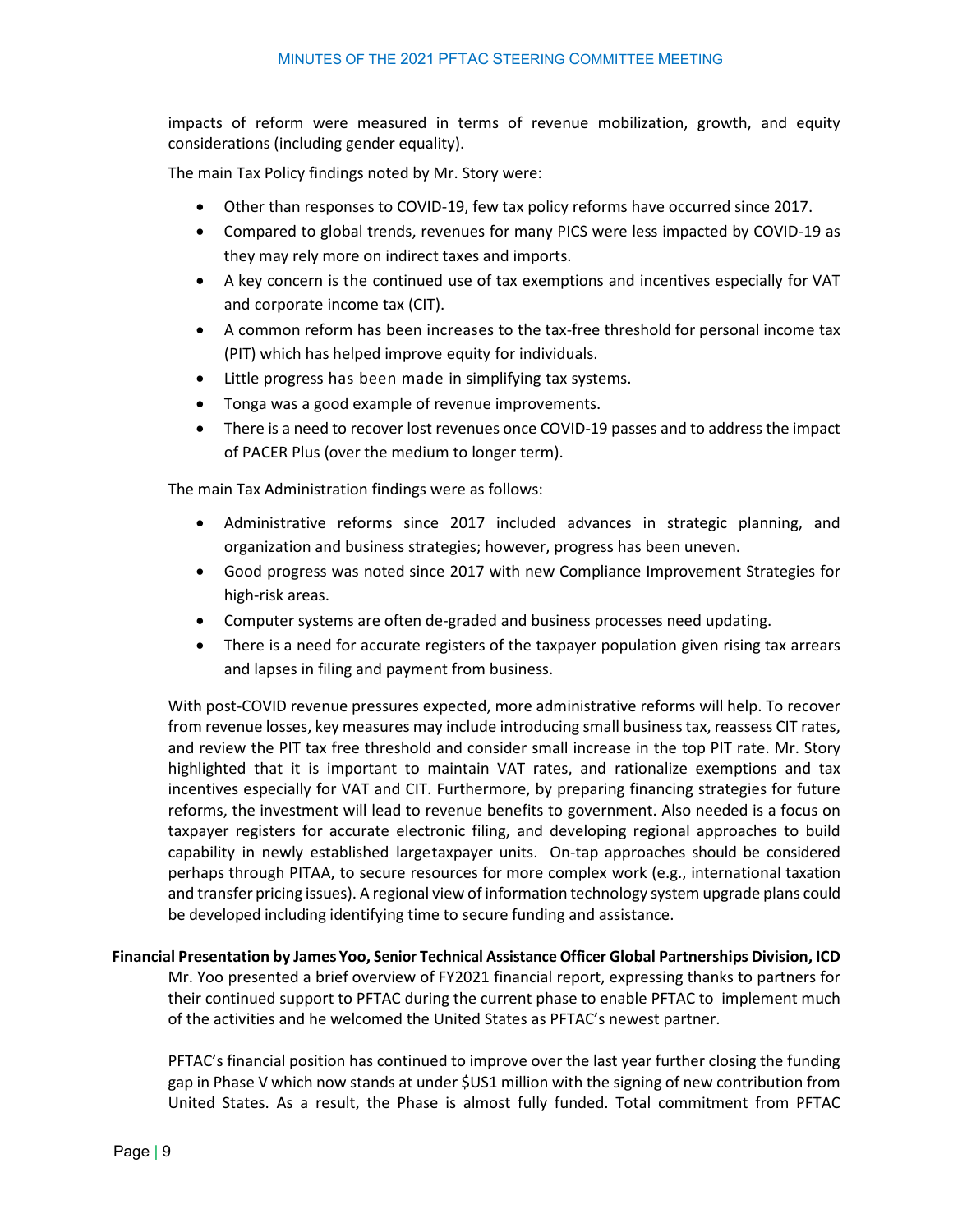members stands at \$US37.2m with \$US34.6m committed from external partners and \$US2.5m from member countries. From this amount a total of \$US36.4m was received in contributions accounting for around 94 percent of expected contributions, a very strong position at this point of the phase. Discussions continue regarding two member countries that have not contributed.

Overall budget execution in FY2021 reached 50 percent with expenses totaling just over \$US4 million. As expected, this was a significant reduction from the previous year. A large proportion of this reduction was due to significant cost savings from the absence of mission travel and expenses from workshops and training that was estimated to be approximately \$US 3.9 million. However, this budget performance did not have a bearing on the overall execution as delivery of the program and the number of missions was higher than the previous year.

The budget proposal for FY2022 is \$US 7.3 million, marginally lower than the previous year budget of \$US 8 million. The budget is closer to pre-COVID levels, but activity through the workplan will produce a substantial increase over FY2021. A total of 200 missions is planned, but travel is only expected to resume in the second part of the year and will not fully reach pre-COVID levels. Budgets for the different work streams have not substantially changed from last year, with most remaining at similar levels except the Macro program budget that is reduced mostly with the end of funding for CBR support that occurred but without incurring charges. The Revenue program budget is mostly unchanged other than a reduction in short-term expert costs to finance recruitment of a second resident advisor from October.

The liquidity position has improved progressively over the phase particularly in the last 3 years and is reflective of the strong support received from partners and substantial cost savings in FY2021. Due to budget under-utilization in FY2021, and projections for FY2022 we have the ability to extend the phase beyond the original date of April 2022. Outflow projections are based on a high level of execution in FY2022 and hence the probable end of phase balance is higher than level indicated on the chart.

We will have an opportunity to report back at the next mid-year meeting of the Steering Committee meeting with a further update of the liquidity position and precise extension period as we will have a better sense of the level of in-person delivery and advise members of an adjusted update at that time.

#### <span id="page-9-0"></span>**Phase V Mid-Term External Evaluation presentation by Mr. Peter Bracegirdle, Universalia**

A recorded presentation of the evaluation Findings and Recommendations was played.

The purpose of the presentation was to share the conclusions and recommendation of the evaluation to Steering Committee members, provide responses to questions and feedback; and to inform discussion for PFTAC Phase VI.

The evaluation assessed 74 of the 91 PFTAC projects across all six programs in all 16 member countries, and interviewed 108 stakeholders, although there were challenges in securing participation by some national authorities. Other limitations included low survey response rates and small sample sizes in the GFS and Macroeconomic programs. Furthermore, the evaluators noted there were gaps in PFTAC's own data collection for the timely assessment of effectiveness.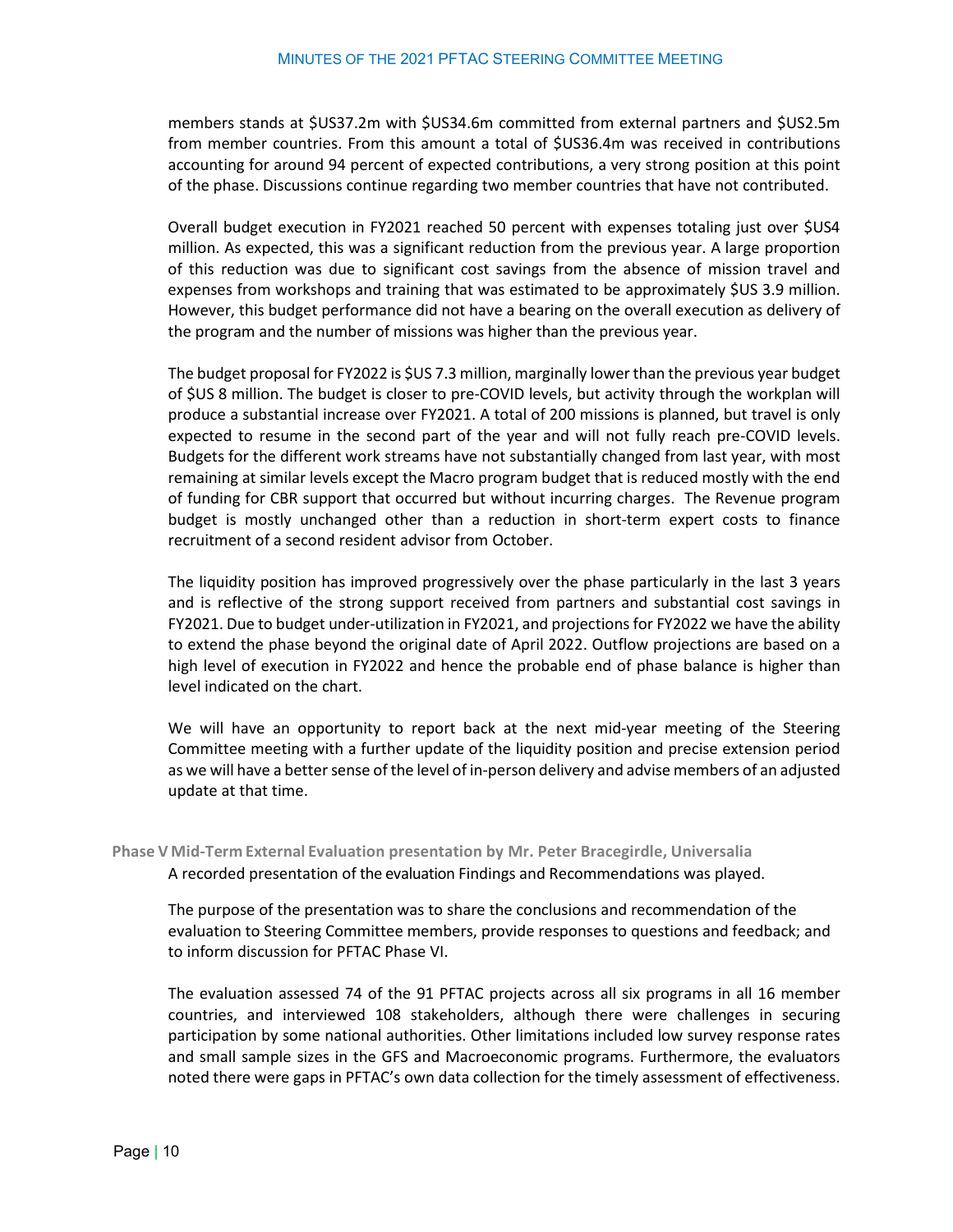Some of the findings on the program performance:

*Relevance* – overall the PFTAC programs are highly relevant to member countries, programs are aligned with and supportive of national priorities of member countries as stated in their national and organizational strategies and plans. In assessing relevance, the evaluation considered actions taken in support of stated priorities such as governance, government budgetary allocations, and related laws and regulations. In some cases, these actions were not fully taken which impacted the relevance of the PFTAC program. They noted that PFTAC and the IMF provide member countries with the opportunity for dialogue that helps ensure the overall relevance of the program objectives. PFTAC is generally agile in responding to countries' priorities and requests for assistance, including requests based on country needs and as appropriate, linked to external factors such as climate change. All programs focused on relevant issues and areas within the IMF results framework. PFTAC CD is consistent with and supportive of the IMF objectives within the region.

*Effectiveness, Impact and Sustainability* – gaps in data collections were noted and the achievements results varied. Some authorities and counterparts indicated that the short duration of some missions was a limitation to effectiveness. They noted that the PFTAC Revenue program had positive impacts in several countries.

The evaluation found four factors for the likely success and sustainability of CD: (1) political consensus for major policy decisions; (2) senior leadership commitment to implement reforms; (3) advocacy of human and IT resources; (4) and stability in staffing.

They noted good overall value for money is provided by PFTAC that offers high quality TA and training in specialized areas. PFTAC management needs to improve its alignment with the IMF's RBM system. Gender, climate change, financial inclusion themes need to be better aligned within the programs. Greater use of local and regional experts is encouraged. The evaluators proposed that some missions could be of longer duration than a standard two week period which was also a preference expressed by some countries.

#### **Mr. David Kloeden: thanked Universalia for the mid-term evaluation, country members and noted the following preliminary views of the IMF to the recommendations:**

- On governance, we welcome the proposals for member countries to play a more active role.
- On suggestions for a continuation of hybrid models of CD delivery even after COVID, this proposal is in line with the Fund's considerations.
- On RBM, we agree in principle on the use of RBM data to inform CD objectives, prioritization, and allocation of resources.
- On the integration of themes into PFTAC programs, PFTAC has been responsive to key cross cutting issues of climate change and gender, and we have sought to identify opportunities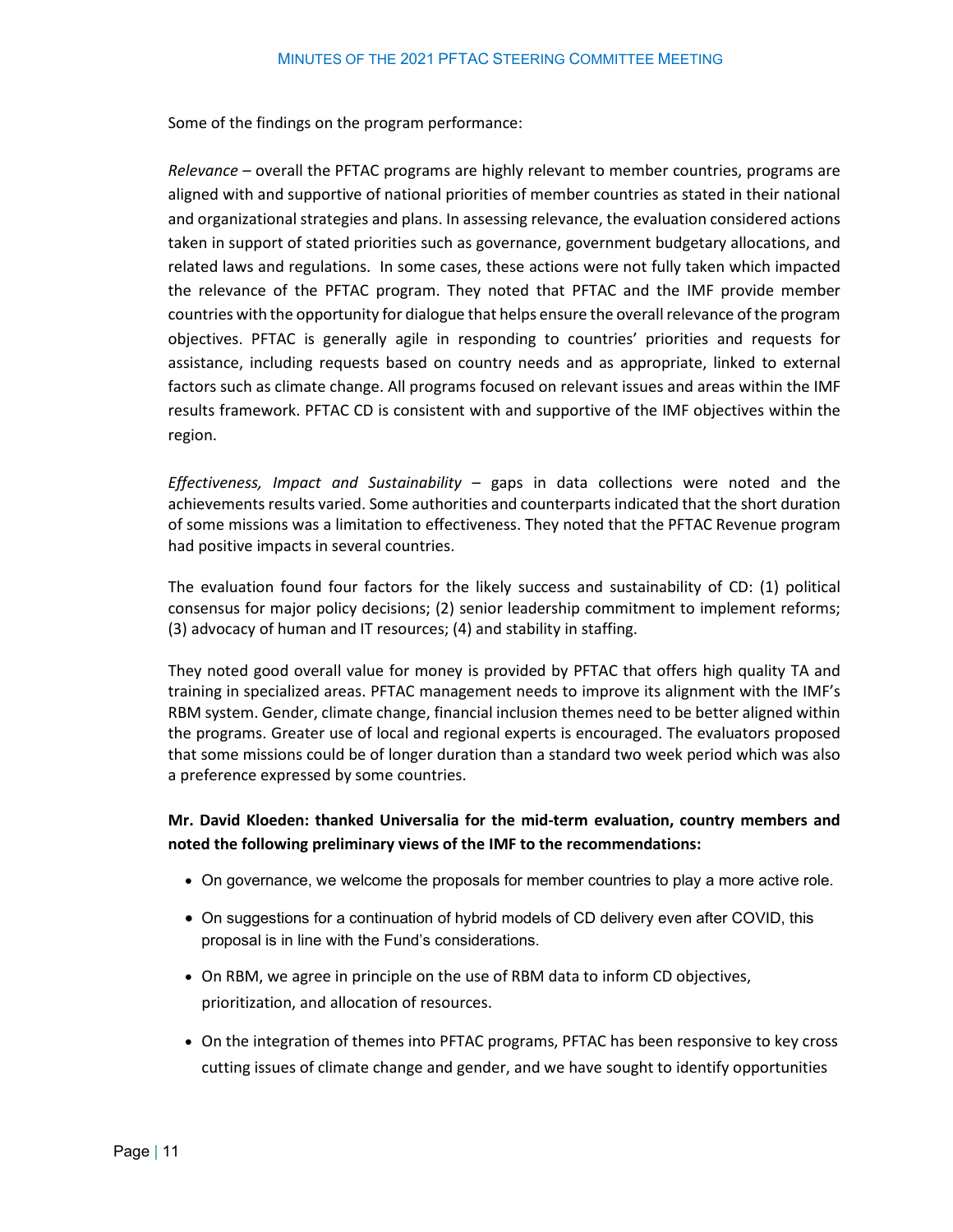to address these issues and support policies by integrating them in our work programs where there is an interest to support sustainable and inclusive growth.

- On the recommendations related to HR, staff training, and developing regional expertise, we support the observations made about resident advisors, local staff development and expanding a pool of regional experts.
- We would like to have more opportunities for PFTAC to work with experts from the region and for more peer-to-peer exchanges between member countries in the region. We are conscious that these initiatives take time to mobilize and any efforts towards these need to be carefully balanced with other priorities for the region and ensuring sufficient talent can be retained.

<span id="page-11-0"></span>**Debt Management: Mr. James Knight from MCM introduced new resident advisor Ms. Briar Fergusson.** 

He stated that the Debt Management program will be located with PFTAC operation however, it is funded by the government of Japan. The focus will be on four key areas of debt management. First, on capacity building of institutional arrangements, secondly on developing and implementing debt management strategies, thirdly on debt transparency and building capacity in debt recording and analysis, and finally on developing domestic debt markets.

Ms. Ferguson introduced herself and stated that she has worked in the New Zealand debt management office and is excited to be working for the Pacific community. She is committed to establishing a TA program for debt management that fits the unique challenges of the Pacific and to develop individual programs to build true resilience. She had had contact with many of the debt management officials in the region to understand their progress and challenges. However, she encourages country officials to take this opportunity to think how the debt management program can be of assistance during these challenging times and she looks forward to working with all.

<span id="page-11-1"></span>**Macroeconomic Frameworks TA Developments: ICD Assistant Director Mr. Paul Cashin**

Mr. Cashin stated that demand for TA in macro forecasting and macro frameworks has increased in recent years. The new Institute for Capacity Development (ICD) CD work program he outlined is designed to help policy makers better incorporate the relationships between fiscal policy, monetary policy, and exchange rate regimes into their macro policymaking and forecasting. Mr. Cashin noted there is very strong demand for macroeconomic frameworks TA that has led ICD to develop and strengthen its TA delivery capacity in the Pacific.

The ICD TA will strengthen macroeconomic frameworks and comes in two forms. The first is for a forecasting and policy analysis system (FPAS), with the FPAS TA aiming to modernize monetary policy and forecasting practices. The second is financial programming TA which aims to improve macroeconomic frameworks to assist in making projections and doing policy analysis. Both types of TA will help improve macroeconomic forecasting practices in the Pacific, with this work anchored within central banks and finance ministries, involvinga core group of local officials. In summary ICD is proceeding with the macro frameworks TA program with three Pacific Islands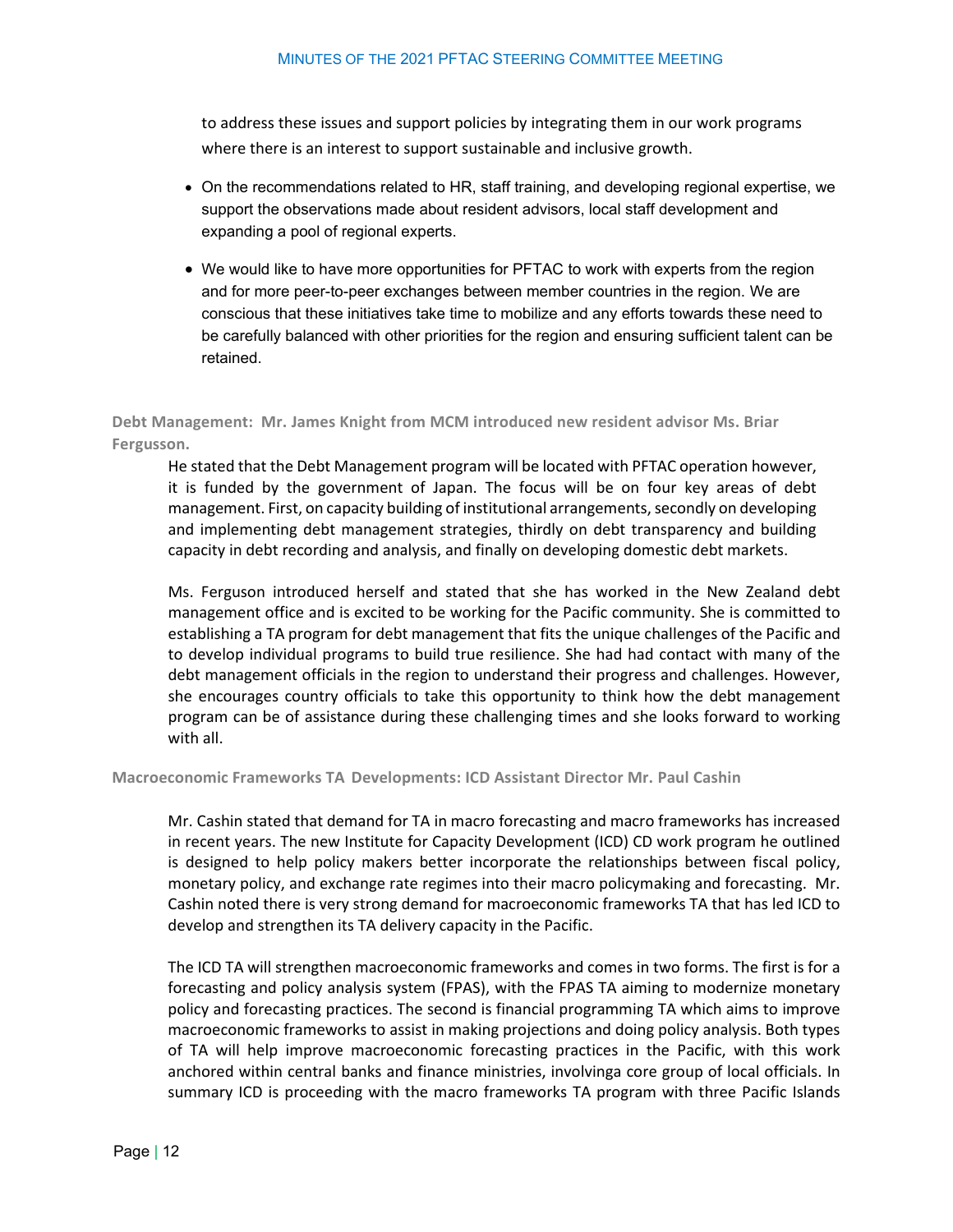Countries comprising forecasting and policy analysis TA in Solomon Islands, Samoa, and Tonga that started in June 2021, as well as financial programming TA to PNG which started in April 2021. The expectation is this assistance will be a multi-year initiative through mid-2024.

#### **Overview of FY2022 Workplan and Budget by PFTAC Director- Mr. David Kloeden**

Mr. Kloeden stated that the proposed FY2022 work program ambitiously targeted a return to pre-COVID levels of activity and expanded significantly on the FY2021 outturn that was nevertheless impressive given it was remotely delivered. For the first half of the year (namely through the end of October 2021), all planned CD is expected to be delivered remotely. From November, the workplans have optimistically been developed around a gradual resumption of travel to enable a return to face-to-face engagement and training. If travel remains curtailed, the program will be delivered virtually for the balance of the year, continuing this mode of delivery that has been in place since March 2020.

He highlighted that only two changes in the team of PFTAC resident experts are anticipated in FY2022. After an additional but final extension, the assignment of Luis Temes, the resident GFS advisor will end on August 31, 2021 and the GFS program will gradually scale-down with a small number of missions and a final training event around February 2022, hopefully in-person. The size of the team of experts including the new Debt Management advisor will remain at eight throughout FY2022 with the departure of the GFS advisor offset by the arrival of a second Revenue resident advisor by October.

Looking at year-on-year anticipated changes in the country programs, only Samoa and Tonga will receive slightly less CD than the very robust volume of support they each received in FY2021 given how well both countries adapted to remote CD delivery. Otherwise, all 14 other PFTAC member countries will be seeing an increase in CD in FY2022, in somecases a substantial increase, particularly the fragile states and smaller countries.

Plans provide for 181 missions and 19 training events, a total of 200 activities in FY2022 which is up by 54 percent over the 130 activities in FY2021. He highlighted that none of these plans include the Debt Management program that is still being finalized. For these 200 activities nearly 2,700 Field days would be required, of which around 27 percent will be delivered by the resident advisors and the balance by short-term experts, and if accomplished, this would be around 60 percent up from the 1,677 days delivered in FY2021.The detailed workplans at both the country and program level are available on the PFTAC website.

Country level planning will see slightly more than half of the field delivery provided to six countries, namely in order **Fiji**, **Cook Islands**, **Samoa, Timor-Leste**, **PapuaNew Guinea**, and **Tonga**. **Fiji**returns to top place, with **Samoa** and **Tonga** slipping from first and second place in FY2021 to third and sixth place respectively. Interestingly, **Cook Islands** moves up from third to second place, and **Papua New Guinea** moves from the middle of the group to the top six, and **Timor-Leste** advances the most from second lowest beneficiary in FY2021 to fourth place. The next five countries would account for nearly 27 percent of PFTAC resources, namely in order **Palau**, **Vanuatu**, **Solomon Islands**, **RMI** and **Nauru**. And the final group of five countries accounts for the remaining 13.7 percent of activity, comprising in order **Kiribati**, **FSM**, **Tuvalu**, **Niue** and **Tokelau**. A further 8.8 percent of PFTAC resources are earmarked to regional activities, primarily in the preparation and delivery of 19 workshops, seminars, or other events, including remote training. Other than GFS, all programs will deliver more, hopefully back to pre-COVID levels.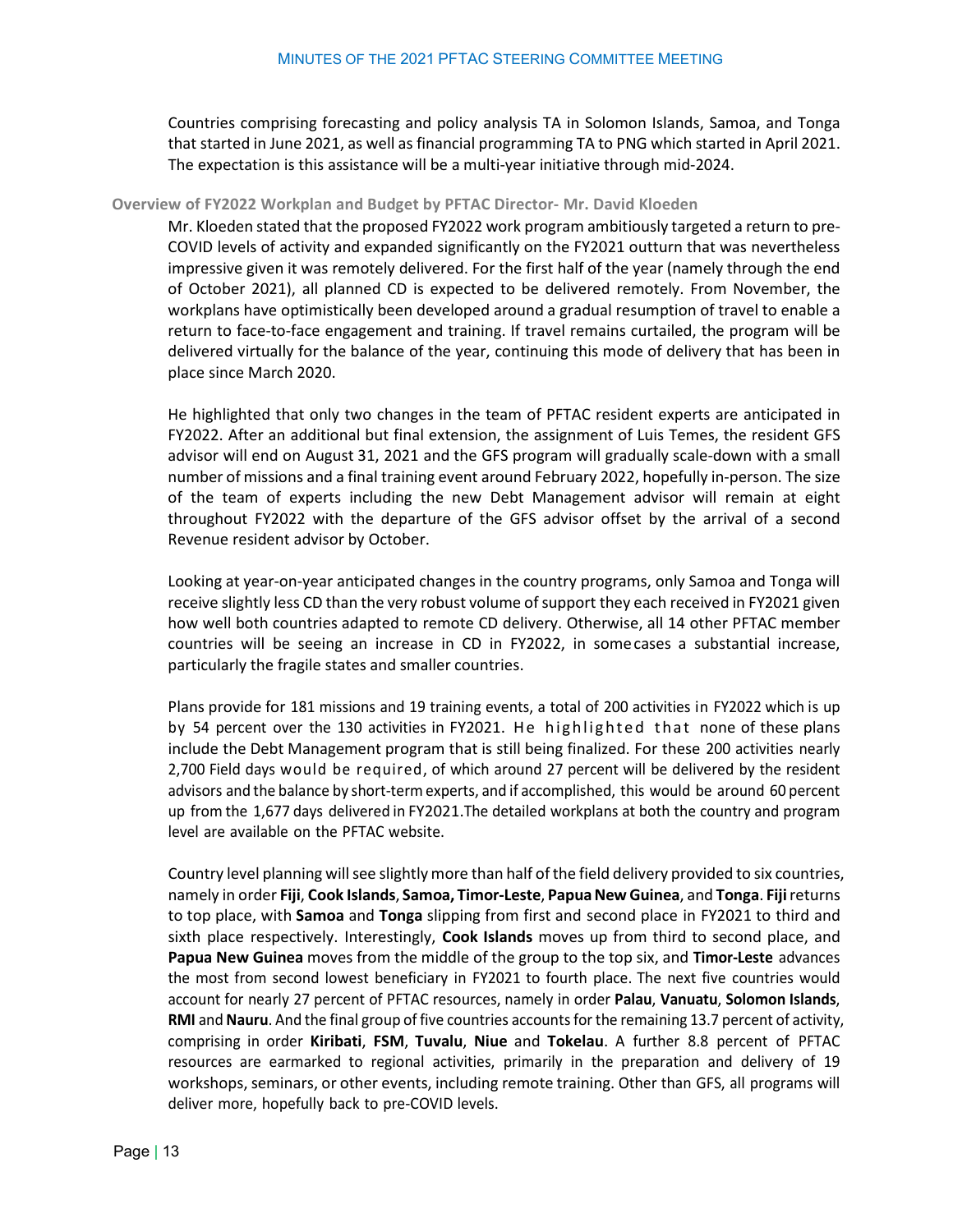Budgets were then discussed, but except for the GFS and Macro programs, they are on par or slightly less than past years, with anexpectation of a much higher outturn than FY2021 that was abnormal. Together, the two fiscal programs will hit an all-time record of 71 percent of overall PFTAC activity excluding the new Debt Management program. The Revenue program remained elevated but will move from 52 percent in FY2021 down slightly to 49 percent. At 13 percent and 7 percent respectively, the FSS and Macro programs would maintain their same share as in FY2021, but the winding back of the GFS programwould produce a reduction ofthe two Statistics programs from 13 to 9 percent, offset by growth of the PFM program from 16 to22 percent. The proportion of resources targeted to the seven fragile Pacific states in FY2022 would return to pre-COVID levels of 35 percent of total TA days, a significant reversal of the decline to just 24 percent in FY2021 arising from COVID challenges.

#### <span id="page-13-0"></span>**Items for Steering Committee Endorsement #1**

The first item for Steering Committee endorsement sought and provided:

- The workplan and budget for FY2022 that is already underway that Mr. Kloeden explained is a very ambitious program that seeks to deliver CD on par with pre-COVID levels, but with a smaller budget envelope than recent years, at \$US 7.3 million including the trust fund fee.
- Chris van Hooft (NZ MFAT) queried downside risks to CD delivery for example if travel does not resume.
- David Kloeden (PFTAC) responded that a balance of unspent funds is a real risk given the uncertainty of whether travel would resume in the second half of the fiscal year as presumed. Even under normal circumstances, an expenditure outturn of 85 percent is considered a relatively solid result. As always, workplans will be adjusted as necessary to respond to changing circumstance and new demand. Under-utilization of the FY2022 budget would further expand the already large balance projected at the end of FY2022 at the intended end of Phase V, and would factor into the next endorsement item namely the duration of a proposed extension to Phase V.
- Marga Peeters (EU) asked does PFTAC have a significantly higher balance available at the start of FY2022, noting carry-forward unspent funds from previous years.
- David Kloeden (PFTAC) noted that the FY2022 budget of \$US 7.3 million is actually lower than each of the two previous years (FY2019 and FY2020) that both exceeded \$US 8 million. It is however true that the funds available at the start of FY2022 far exceeds the budget for FY2022 which gives rise to the next endorsement item of how these excess funds are to be utilized, namely through an extension to the Phase V period.
- <span id="page-13-1"></span>• **Endorsement # 1 moved by Fiji and supported by Australia and Canada; and seconded by Governor Luke Forau (Solomon Islands)**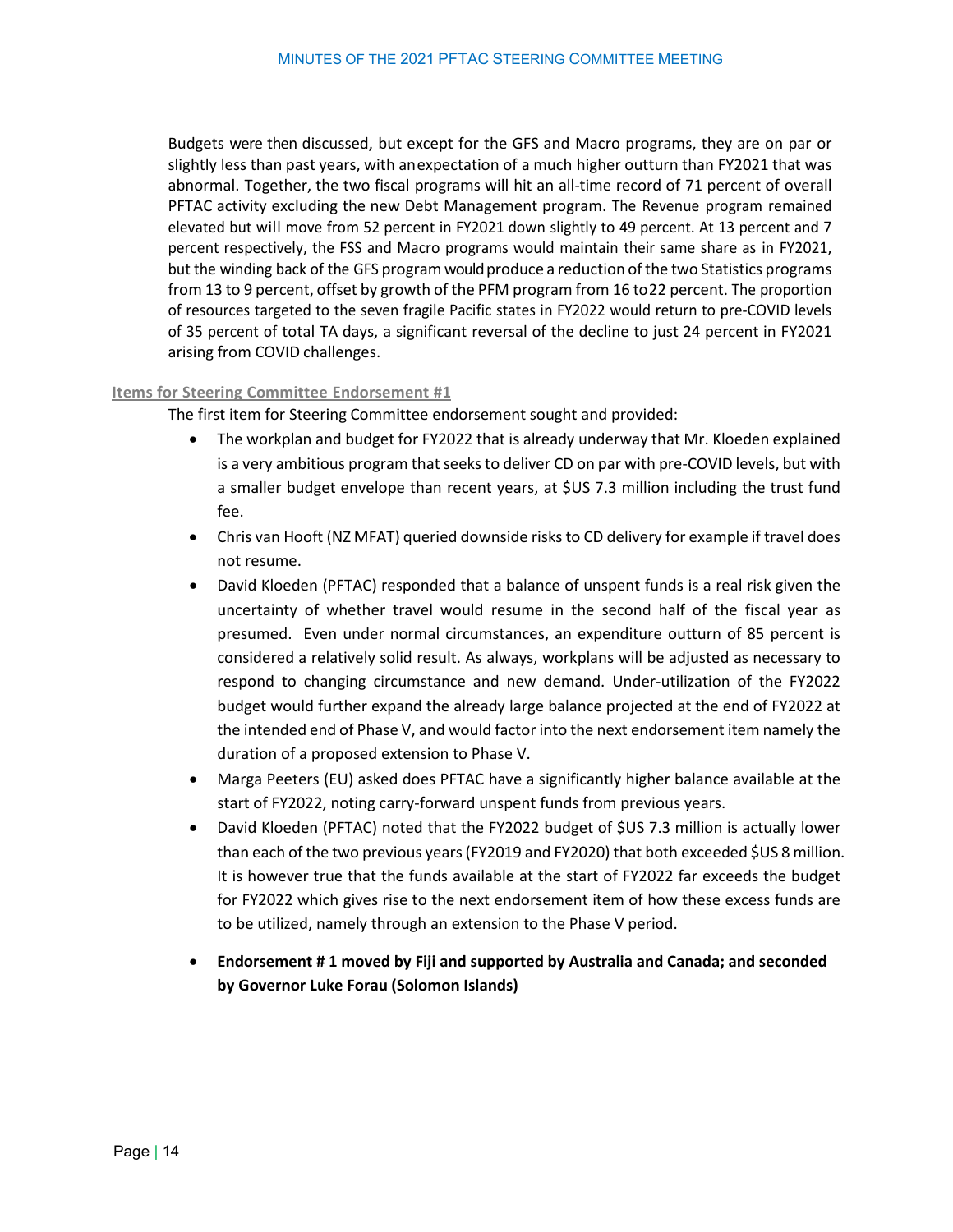#### **Items for Steering Committee Endorsement #2**

#### **Proposed Extension to Phase V**

As foreshadowed at the February Steering Committee update, a sizeable unspent balance is projected at the end of FY2022 which was supposed to be the end of Phase V after a period of 5½ years. If the FY2022 budget just endorsed is fully expended, we expect to end the year with at least \$US 5.3 million on hand, more than enough for six very active months of operations in FY2023, but not quite enough for a full year without some scaling back. However, there will be a strong likelihood of a higher starting balance given the FY2022 delivery uncertainties. Historically, an outturn between 85 and 90 percent has been considered strong, and if that was to occur in FY2022 we would have between \$US 6 and 6.4 million for the period of a Phase V extension. Mr. Kloeden stated that an extension of Phase V is needed, but there are consequences for some donors about the duration of the extension and whether more than one extension can be accommodated. Regardless of when Phase V ends, an unspent balance is inevitable. The objective is to minimize this amount as some donor rules require their share of the balance to be refunded, while others may allow for a roll over.

An endorsement is requested to extend Phase V into FY2023 for a duration of at least 6 months and possibly up to 12 months, with a firm decision to be made on the duration around November 2021, when it should be clearer how FY2022 is unfolding and the emerging expenditure picture to provide a better estimate of the additional funds expected to be available for the extension. The odds favor a 12-month extension which would have the advantage of the phase transition coinciding with a new fiscal year. Whatever the outcome, the preparations and timeline for Phase VI will remain the same, asthis is a specific objective I wish to have wrapped up before the end of my term at PFTAC next May.

Are there any questions on this proposal to endorse an extension of Phase V for a period of 6 to 12months to be precisely confirmed later in 2021?

- Chris van Hooft (NZ MFAT) asked what other options were considered other than an extension? David Kloeden (PFTAC), noted that Phase V is due to end in April 2022, so the issue is what to do with unspent funds at that point in time. We expect somewhere between \$US 5.3 million and \$US 6.5 million – one donor has no choice but to receive a refund of their share of the balance which at 25 percent would be close to \$US 1.5 million. Having to return such a large portion of previously contributed financing would be most unfortunate and hence why an extension would be the best option.
- Ann-Margret Westin (ICD), agreed with David that the best option would be an extension of Phase V due to COVID-19. Some other RTACs are facing extensions of their phases. A chat comment inquired whether there is a third option to scale-up delivery which Ann-Margret noted it is not practical to rapidly expand Capacity Development delivery which must be demand-driven and not simply to respond to expanded supply. CD takes time and must be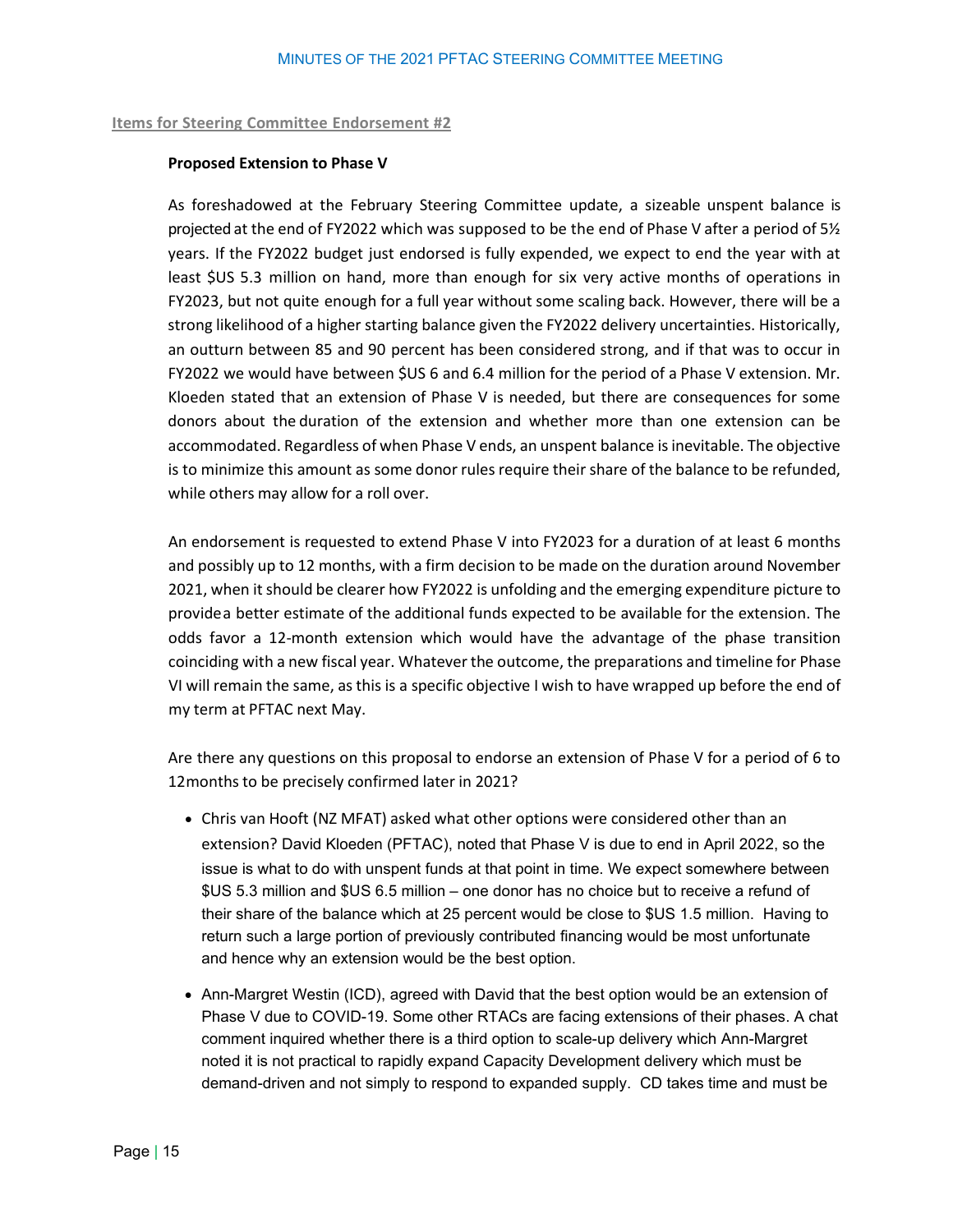#### MINUTES OF THE 2021 PFTAC STEERING COMMITTEE MEETING

planned and brought on-line carefully and commensurate with both absorptive and delivery capacity including backstopping from Washington.

- Chris van Hooft (NZ MFAT), mentioned she was thinking along the lines of climate change and gender issues and whether there is a possibility of doing more in the short term in these areas that could utilize some of the large balance at the end of FY2022.
- David Kloeden (PFTAC), agreed PFTAC cannot scale up its activities further given the plans for FY2022 are already very ambitious. On doing more in cross-cutting areas like gender and climate change, the IMF and PFTAC has been doing increasingly more in these areas and more is expected in Phase VI as the IMF's views and policy positions crystalize.
- **Endorsement # 2 moved by Governor Luke Forau (Solomon Islands); seconded by Doreen Siagata (Niue).** An extension to Phase V was endorsed for a minimum of six months potentially and most likely for 12 months to be confirmed by late November 2021 when the emerging FY2022 budget utilization becomes more apparent.

**2022 Steering Committee venue will be Niue c**onfirmed by Doreen Siagata subject to a resumption of travel and a lifting of COVID restrictions. She mentioned that 97 percent of the Niuean population have been vaccinated and they look forward to hosting the 2022 Steering Committee meeting.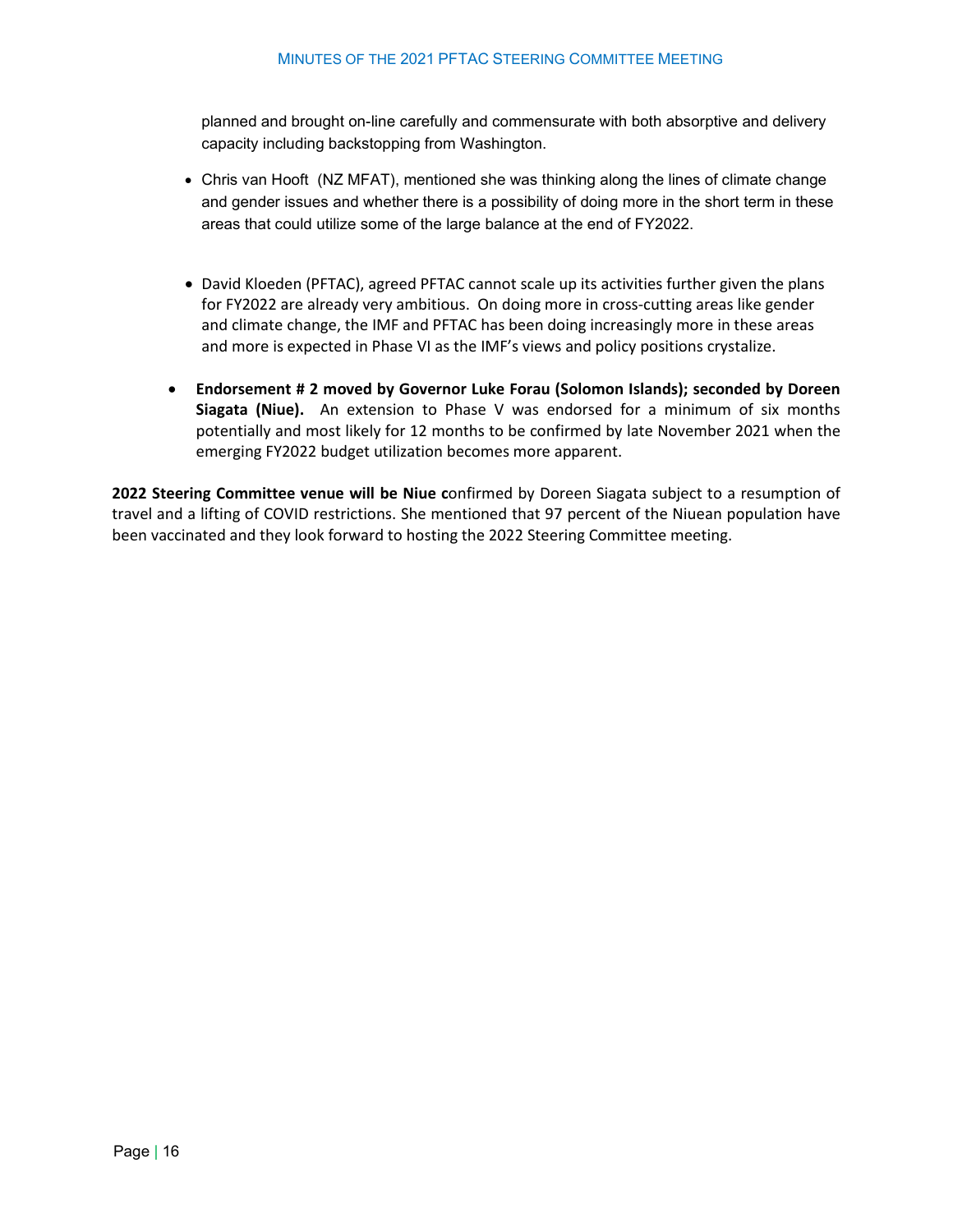### **Annex: Participants List for June 29, 2021 PFTAC Steering Committee Meeting**

| <b>Country/Organization</b> | Member/<br><b>Observer</b> | <b>Name</b>            | <b>Title/Organization</b>                  |
|-----------------------------|----------------------------|------------------------|--------------------------------------------|
| Cook Islands                | M                          | Garth Henderson        | <b>Finance Secretary</b>                   |
|                             |                            | Xavier Mitchell        | Treasurer, Revenue Management Division     |
|                             |                            | Kai Berlick            | Ministry of Finance                        |
|                             |                            | Mane Mate              | Ministry of Finance                        |
|                             |                            | Pim Borren             | Ministry of Finance                        |
| Fiji                        | Chair                      | Esala Masitabua        | Deputy Governor, Reserve Bank of Fiji      |
|                             |                            | Kelerayani Dawai       | Fiji Revenue and Customs Service           |
| Kiribati                    | M                          | Aritita Tekaieti       | Ministry of Finance                        |
|                             |                            | Mareta Kaiteie         | Ministry of Finance                        |
| Marshall Islands            | M                          | Ann Marie Muller       | Ministry of Finance                        |
| Nauru                       | M                          | John Peterson          | Ministry of Finance                        |
|                             |                            | Isikeli Voceduadua     | Ministry of Finance                        |
| Niue                        | M                          | Doreen Siataga         | Ministry of Finance                        |
| Papua New Guinea            | M                          | Loi Bakani             | Governor, Bank PNG                         |
|                             |                            | <b>Ellison Pidik</b>   | Asst Governor, Bank PNG                    |
| Samoa                       | M                          | Feagaimaleata Tafunai  | Ministry of Finance                        |
|                             |                            | Central Bank Staff     | Central Bank of Samoa                      |
|                             |                            | I.Sheppard             | Ministry of Revenue                        |
| Solomon Islands             | M                          | Luke Forau             | Governor, Central Bank of Solomon Islands  |
| Tonga                       | M                          | Balwyn Fa'otusia       | CEO, Ministry of Finance                   |
|                             |                            | Masivailo Masila       | <b>National Statistics Office</b>          |
| Asian Development           | M                          | Ananya Basu            | ADB, Manila                                |
| Bank (ADB)                  |                            | Masayuki Tachiire      | ADB, Suva                                  |
|                             |                            | <b>Erik Aelbers</b>    | ADB, Suva                                  |
|                             |                            | Francesca Rosales      | ADB, Manila                                |
|                             |                            | Pamela Wyatt           | ADB, Manila                                |
| European Union (EU)         | M                          | Michal Krejza          | EU Suva, Head of Cooperation               |
|                             |                            | Barbara Risken         | <b>EU Suva Delegation</b>                  |
|                             |                            | Marga Peeters          | <b>EU Suva Delegation</b>                  |
| Canada                      | M                          | Dominic Bourcier       | GAC, Ottawa                                |
| Korea                       | M                          | Lee Dong Hoon          | Ministry of Finance                        |
| Australia                   | M                          | <b>Matthew Harding</b> | DFAT, Canberra                             |
|                             |                            | Alex Khan              | DFAT, Canberra                             |
|                             |                            | <b>Gregory Furness</b> | DFAT, Canberra                             |
|                             |                            | Peter Simojoki         | DFAT, Canberra                             |
|                             |                            | Melissa Tipping        | DFAT, Suva                                 |
|                             |                            | Keshwa Reddy           | DFAT, Suva                                 |
|                             |                            | Karen Whitham          | DFAT, Kiribati                             |
| New Zealand                 | M                          | Chris Van Hooft        | MFAT, Wellington                           |
| <b>United States</b>        | M                          | <b>Tyler Makepeace</b> | US Treasury, Washington DC                 |
| <b>IMF</b>                  | M                          | <b>Todd Schneider</b>  | Asia Pacific Department, Pacific Division  |
|                             |                            | Roger Nord             | Deputy Director, ICD                       |
|                             |                            | Ann-Margret Westin     | Institute for Capacity Development (ICD)   |
|                             |                            | Paul Austin            | <b>Statistics Department</b>               |
|                             |                            | Barend de la Beer      | <b>Statistics Department</b>               |
|                             |                            | Achille Pegoue         | <b>Statistics Department</b>               |
|                             |                            | Paul Cashin            | Institute for Capacity Development (ICD)   |
|                             |                            | James Yoo              | ICD Global Partnerships Division           |
|                             |                            | Margaret Cotton        | Fiscal Affairs Department, Revenue Admin   |
|                             |                            | Vincent Koukpaizan     | Fiscal Affairs Department, Revenue Admin   |
|                             |                            | Majdeline El Rayess    | Fiscal Affairs Department, PFM Division M2 |